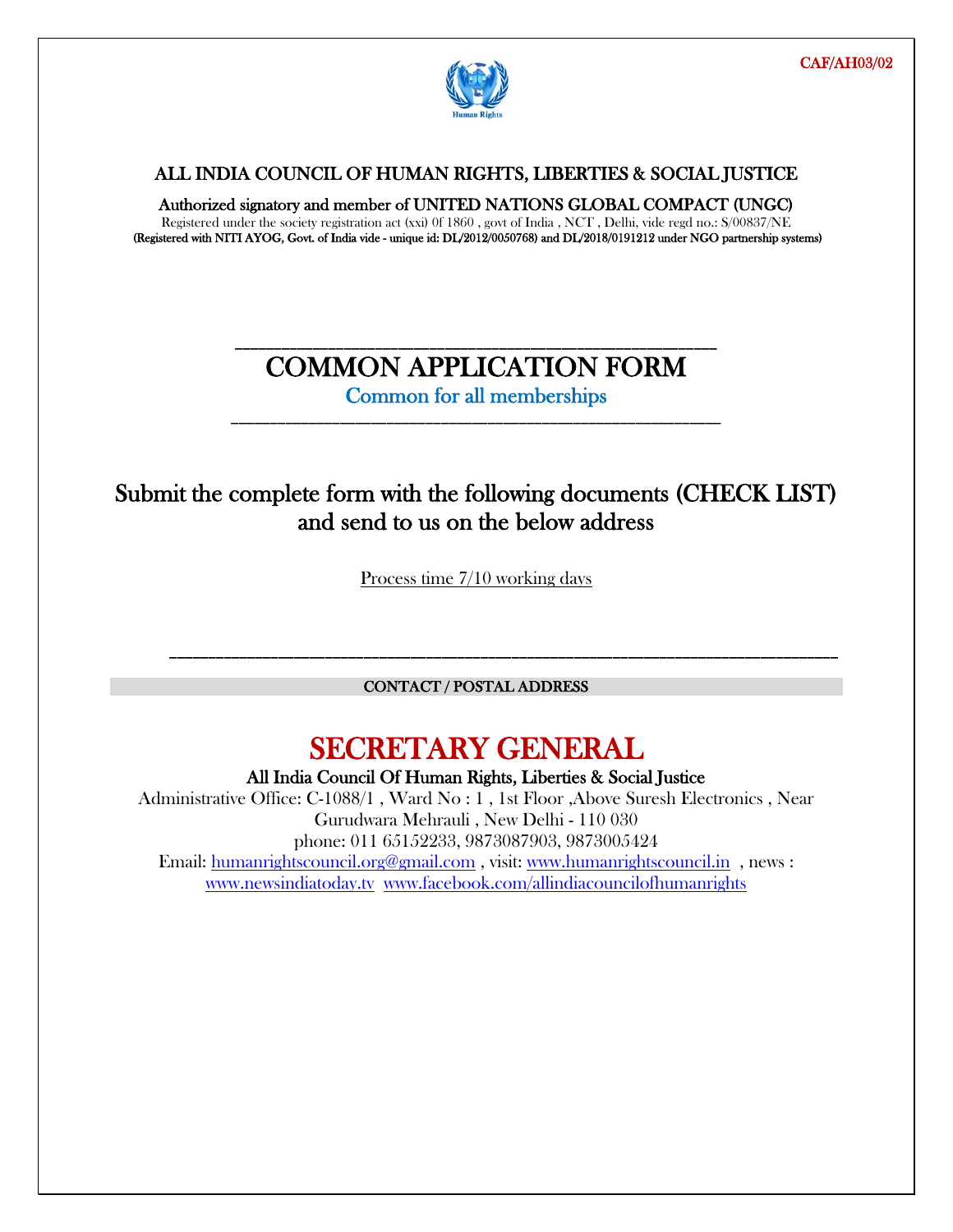#### CAF/AH03/02



# Check Sheet

|           | Membership No.                                                                                                                                      |                 |                        |                                                                                                                                                                               |
|-----------|-----------------------------------------------------------------------------------------------------------------------------------------------------|-----------------|------------------------|-------------------------------------------------------------------------------------------------------------------------------------------------------------------------------|
|           | Tenure of Membership                                                                                                                                |                 |                        |                                                                                                                                                                               |
|           | <b>Membership Fee Details</b>                                                                                                                       |                 |                        |                                                                                                                                                                               |
|           |                                                                                                                                                     |                 |                        |                                                                                                                                                                               |
|           |                                                                                                                                                     |                 |                        |                                                                                                                                                                               |
|           |                                                                                                                                                     |                 |                        |                                                                                                                                                                               |
|           | <b>Applicant Name (BLOCK LETTER)</b>                                                                                                                |                 |                        |                                                                                                                                                                               |
|           | Father's / Spouse's Name                                                                                                                            |                 |                        |                                                                                                                                                                               |
| Mobile No |                                                                                                                                                     |                 |                        |                                                                                                                                                                               |
|           |                                                                                                                                                     |                 |                        |                                                                                                                                                                               |
|           |                                                                                                                                                     |                 |                        |                                                                                                                                                                               |
|           | Aadhar Card<br><b>Election Card</b><br>Government ID card $\Box$ Bank Passbook<br>Electricity Bill (Latest) $\Box$ Telephone / Postpaid Mobile Bill | $\Box$ Pan Card | $\Box$ Driving License | (Any Two), (Attach only self attested copy), Please Tick<br>$\Box$ Valid Indian Passport<br>$\Box$ LIC Policy<br>$\Box$ Gas Connection                                        |
|           | 4 Nos. Passport Size Photo Extra with Name at back side<br>dispatch the your documents.                                                             |                 |                        | Notarized registered rent agreement with latest electricity bill issued to landlord<br>Self Address Envelope (A-4 or A3 Size) With Complete Address, Mobile No. / Pin Code to |
|           | Instruction:                                                                                                                                        |                 |                        |                                                                                                                                                                               |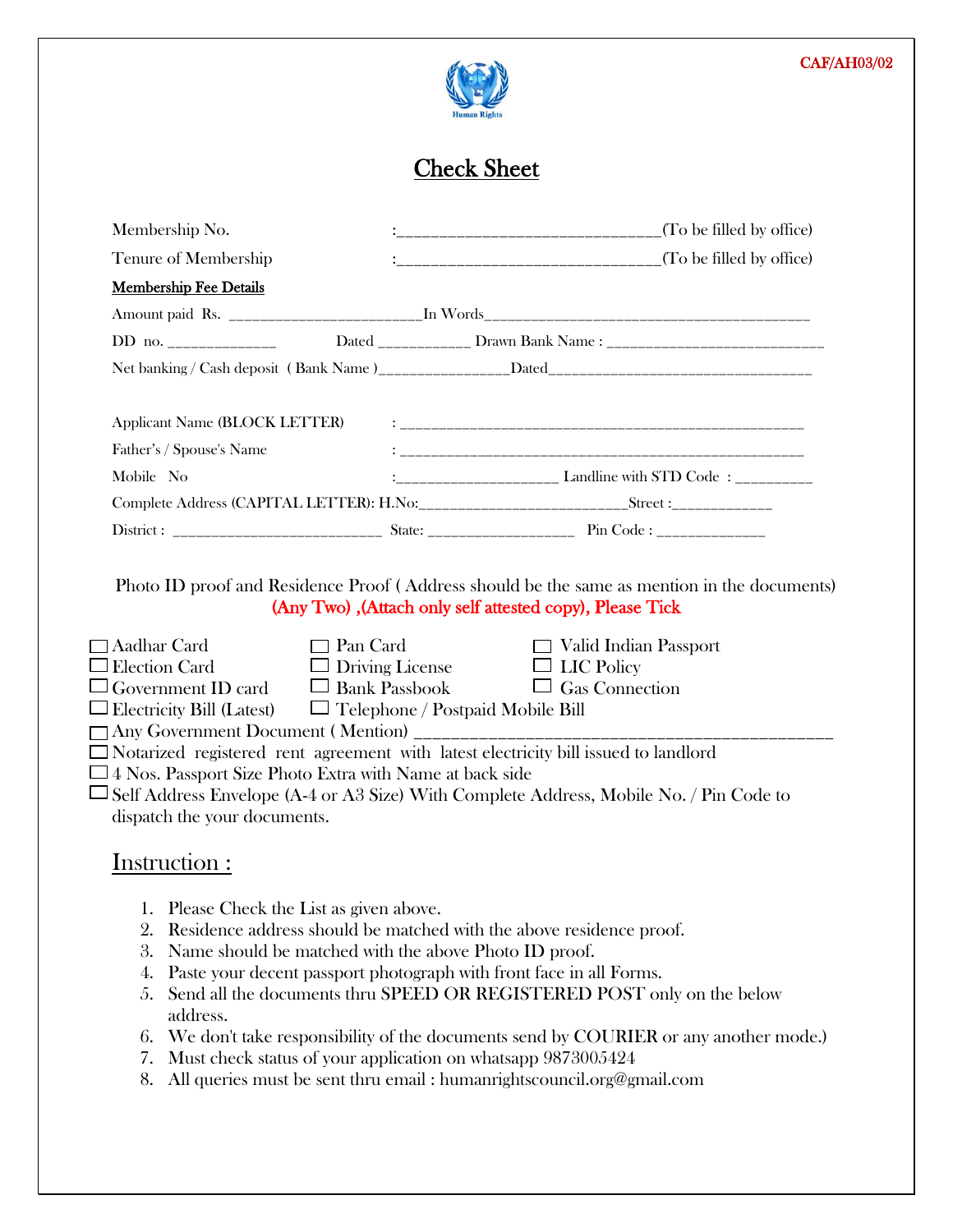

l

#### ALL INDIA COUNCIL OF HUMAN RIGHTS, LIBERTIES & SOCIAL JUSTICE

#### Authorized signatory and member of UNITED NATIONS GLOBAL COMPACT (UNGC)

Registered under the society registration act (xxi) 0f 1860 , govt of India , NCT , Delhi, vide regd no.: S/00837/NE (Registered with NITI AYOG, Govt. of India vide - unique id: DL/2012/0050768) and DL/2018/0191212 under NGO partnership systems)

#### COMMON FORM FOR ALL AICHLS/NCNB MEMBERSHIPS

| To,<br><b>Vice Chairman</b><br><b>Central Selection Committee</b><br>New Delhi. | Paste your<br>Photo<br>Here |
|---------------------------------------------------------------------------------|-----------------------------|
|                                                                                 |                             |

| <b>Applicant Name (BLOCK LETTER)</b> |  |                                                                                  |  |
|--------------------------------------|--|----------------------------------------------------------------------------------|--|
| Father's / Spouse's Name             |  |                                                                                  |  |
| Date Of Birth                        |  |                                                                                  |  |
| Mobile No                            |  |                                                                                  |  |
| Aadhar Card No.                      |  | :_________________________________ Election Card No. ___________________________ |  |
| Passport NO.                         |  | :_____________________Driving License. No. __________________                    |  |
| Email ID (Capital Letter Only)       |  |                                                                                  |  |
|                                      |  |                                                                                  |  |
|                                      |  |                                                                                  |  |
| <b>Qualification</b>                 |  |                                                                                  |  |

I declare, that I am joining the organization with my own acceptance and consent and not been forced by anyone and want to help the organization to serve the society with dignity, will not do any illegal activity which against the Indian laws , Indian constitution and society

| Please Provide Two References: |         |
|--------------------------------|---------|
| 1. Name                        | Mobi    |
| 9 Name                         | $M$ obi |

1. Name\_\_\_\_\_\_\_\_\_\_\_\_ Mobile\_\_\_\_\_\_\_\_\_\_ Relationship\_\_\_\_\_\_\_\_\_\_\_\_Email Id\_\_\_\_\_\_\_\_\_\_\_\_\_\_ Mobile\_\_\_\_\_\_\_\_\_\_\_\_ Relationship\_\_\_\_\_\_\_\_\_\_\_\_\_\_Email Id\_\_\_\_\_\_\_\_\_\_\_\_\_\_\_\_\_\_\_\_\_\_\_\_\_\_\_\_

Signature Applicant : \_\_\_\_\_\_\_\_\_\_\_\_\_\_\_\_\_ Date \_\_\_\_\_\_\_\_\_\_\_\_\_\_\_\_\_\_\_

#### Official Use Only

The national selection committee has examined your all details and hereby approve your Application for the Membership.

Membership No. 2008 2012 2022 2023 2024 2022 2023 2024 2022 2023 2024 2022 2023 2024 2022 2023 2024 2022 2023

Signature /Date Signature/Date Chairman (Selection Committee) National President/Chairman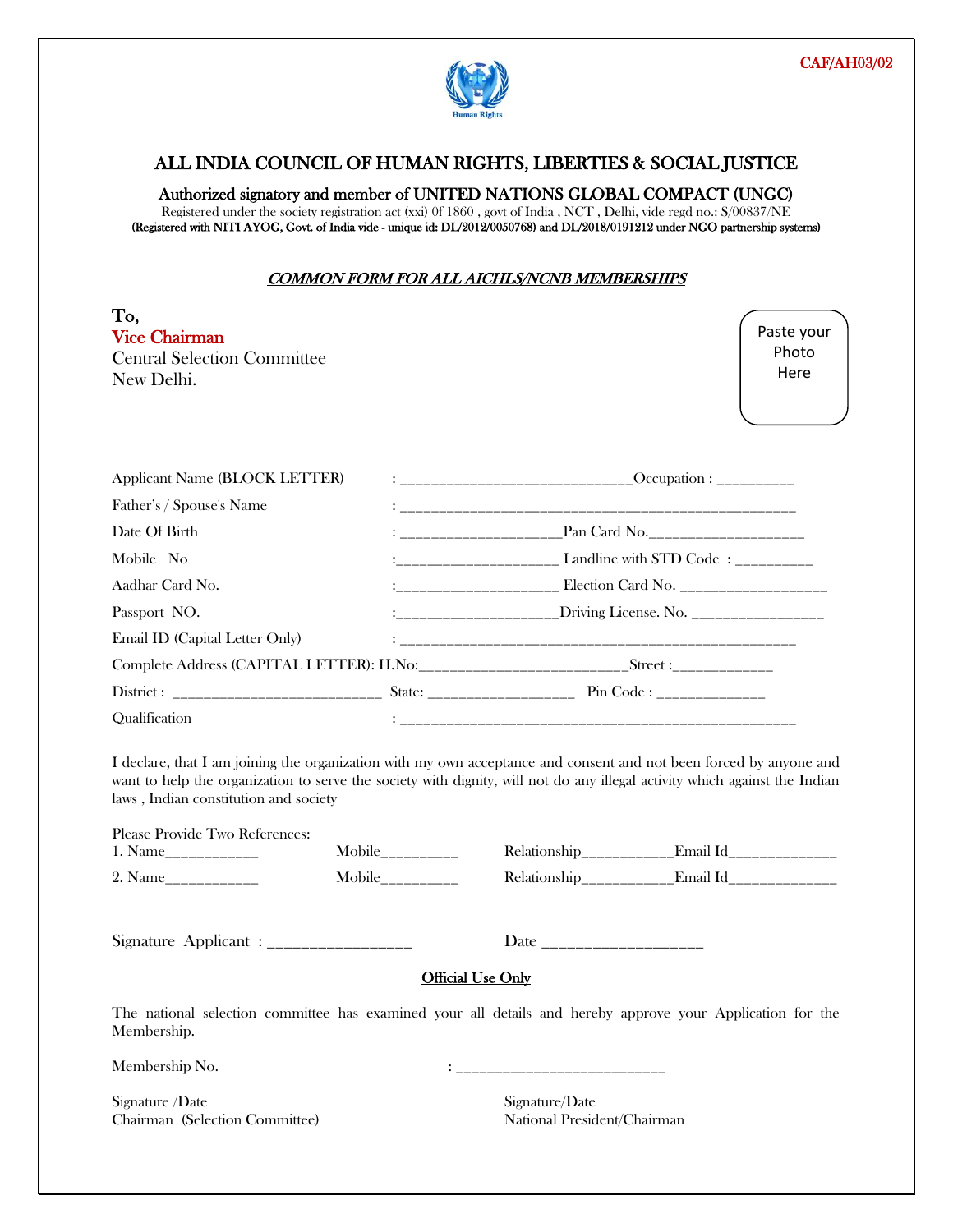

 $\overline{a}$ 

#### ALL INDIA COUNCIL OF HUMAN RIGHTS, LIBERTIES & SOCIAL JUSTICE

#### Authorized signatory and member of UNITED NATIONS GLOBAL COMPACT (UNGC)

Registered under the society registration act (xxi) 0f 1860 , govt of India , NCT , Delhi, vide regd no.: S/00837/NE (Registered with NITI AYOG, Govt. of India vide - unique id: DL/2012/0050768) and DL/2018/0191212 under NGO partnership systems)

#### (OATH/ACCEPTANCE/DECLARATION FOR ALL AICHLS/NCNB MEMBERS)

| To, | <b>Vice Chairman</b><br><b>Central Selection Committee</b><br>AICHLS & NCNB and Its all wings                                                                                                                                                                                         | Paste your<br>Photo<br>Here |
|-----|---------------------------------------------------------------------------------------------------------------------------------------------------------------------------------------------------------------------------------------------------------------------------------------|-----------------------------|
|     |                                                                                                                                                                                                                                                                                       |                             |
|     |                                                                                                                                                                                                                                                                                       |                             |
| 1.  | That I am subscribing membership of AICHLS / NCNB or Its Wings/ Units/ Cells with my own consent<br>without any force or pressure from any existing member of AICHLS / NCNB or Its Wings/ Units/ Cells or<br>from any source related to the AICHLS / NCNB or Its Wings/ Units/ Cells. |                             |
| 2.  | That I shall render my all services to the AICHLS / NCNB or Its Wings/ Units/ Cells free of cost on<br>voluntarily basis, without claiming any kind of payments or service charges or expenses.                                                                                       |                             |
| 3.  | That I shall be fully dedicated to AICHLS / NCNB for the people & society and not for individual or my<br>own benefits.                                                                                                                                                               |                             |
| 4.  | That I shall not misuse the name of AICHLS / NCNB or Its Wings/ Units/ Cells knowingly or unknowingly.                                                                                                                                                                                |                             |
| 5.  | That I shall obey and respect the code of conduct and constitution / By Laws of the AICHLS / NCNB or Its<br>Wings/ Units/ Cells in all mode and all time.                                                                                                                             |                             |
| 6.  | That AICHLS / NCNB or Its Wings/ Units/ Cells shall not be held responsible, for any kind of my illegal<br>activities, court cases, functions, seminars, rally which against the Indian Government / Government Policy /                                                              |                             |

- Indian Laws / Constitution/ society, knowingly or unknowingly . 7. That I shall authorize AICHLS / NCNB or Its Wings/ Units/ Cells to put my name , Photo & details on the website i.e. www.humanrightscouncil.in or any related social site or web site.
- 8. That I shall serve the AICHLS / NCNB or Its Wings/ Units/ Cells with whatever responsibility and accountability given to me free of cost on voluntarily basis, without claiming any kind of payments or service charges or expenses.
- 9. That I understand, my membership is non-transferable, honorary, conditional, & provisional and once the payment is made, it is non-refundable.
- 10. That I shall not be involved with any kind of misbehavior or misconduct or anti India , anti government, illegal, misrepresentation , misleading , impersonation or anti society activity, which may result in rejection/termination of my membership/positions of AICHLS / NCNB or Its Wings/ Units/ Cells immediately, where law is free to take any action. AICHLS / NCNB or Its Wings/ Units/ Cells will not be held responsible for that.
- 11. That I understand , All responsibilities, designations, positions & memberships in the Committees, Wings, Units, Cells and Councils is Honorary , Provisional and valid subject to the subscription of membership is paid and automatically ceased immediately after expiry of membership.
- 12. That I shall renew my membership within 30 days immediately after expiry if I further desire membership. In case of change of address, I will inform the same to the National Administration Office immediately thru email with address proof.
- 13. That in case of loss of the identity Card, I will inform the nearest Police Station, National Administration Office in writing along with the F.I.R. immediately along with Re-documentary Making charges.
- 14. That being member of AICHLS / NCNB or Its Wings/ Units/ Cells, shall contact National Administration Office at least once in a month OR 3 months and send a Activity report thru Email.
- 15. If I am holding the Press ID card from NCNB, I will report all the incidents immediately to the NCNB and voluntarily thru email.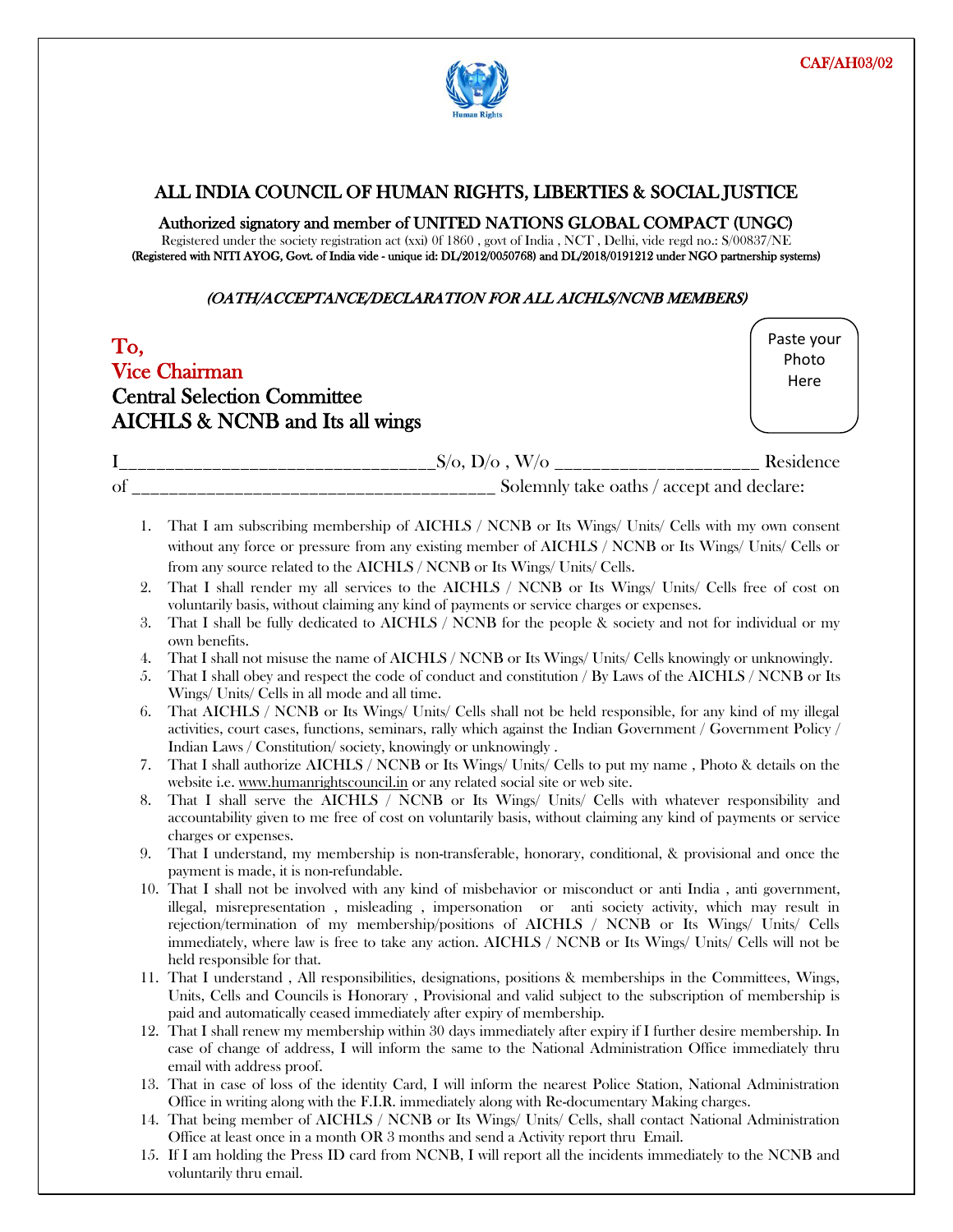

- 16. If I am holding the Legal ID card of NLC, I will serve the people absolutely free and voluntarily and provide free legal advice time to time.
- 17. If I have any doubt, question or problem, will contact AICHLS / NCNB or Its Wings/ Units/ Cells National Administration Office with the All rights reserved to AICHLS / NCNB or Its Wings/ Units/ Cells.
- 18. That all disputes subject to Delhi Jurisdiction only.
- 19. That I shall take pre-approval in writing from Delhi Head office (Legal or Coordination Team), before doing any correspondence with any Government or Non Government offices / Establishments in India. (Central / State / Local) or International.
- 20. That I shall use my residential address as coordination centre for all activities of AICHLS / NCNB or Its Wings/ Units/ Cells

DECLARATION: I hereby solemnly affirm and declare that The particulars mentioned by me here in above are true & correct to the best of my knowledge and belief and nothing has been concealed or suppressed thereof. If anything found incorrect at any stage, my membership may be terminated. I honestly declare that I will not involve myself directly or indirectly in any act which will be against the prestige of our Indian Policy , Indian Government , Nation , Constitution , Indian Laws, Society, Journalism and AICHLS/NCNB/NLC as well. I will abide by the rules and regulations and Byelaws of the AICHLS/NCNB/NLC in force from time to time.

#### Abbreviation:

| AICHLS : |               | All India Council of Human Rights, Liberties and Social Justice |
|----------|---------------|-----------------------------------------------------------------|
| NCNB :   |               | National Council of News and Broadcasting                       |
| NLC -    | $\sim$ $\sim$ | National Legal Council                                          |

#### Signature (Applicant only)

Name Date Date Location Mobile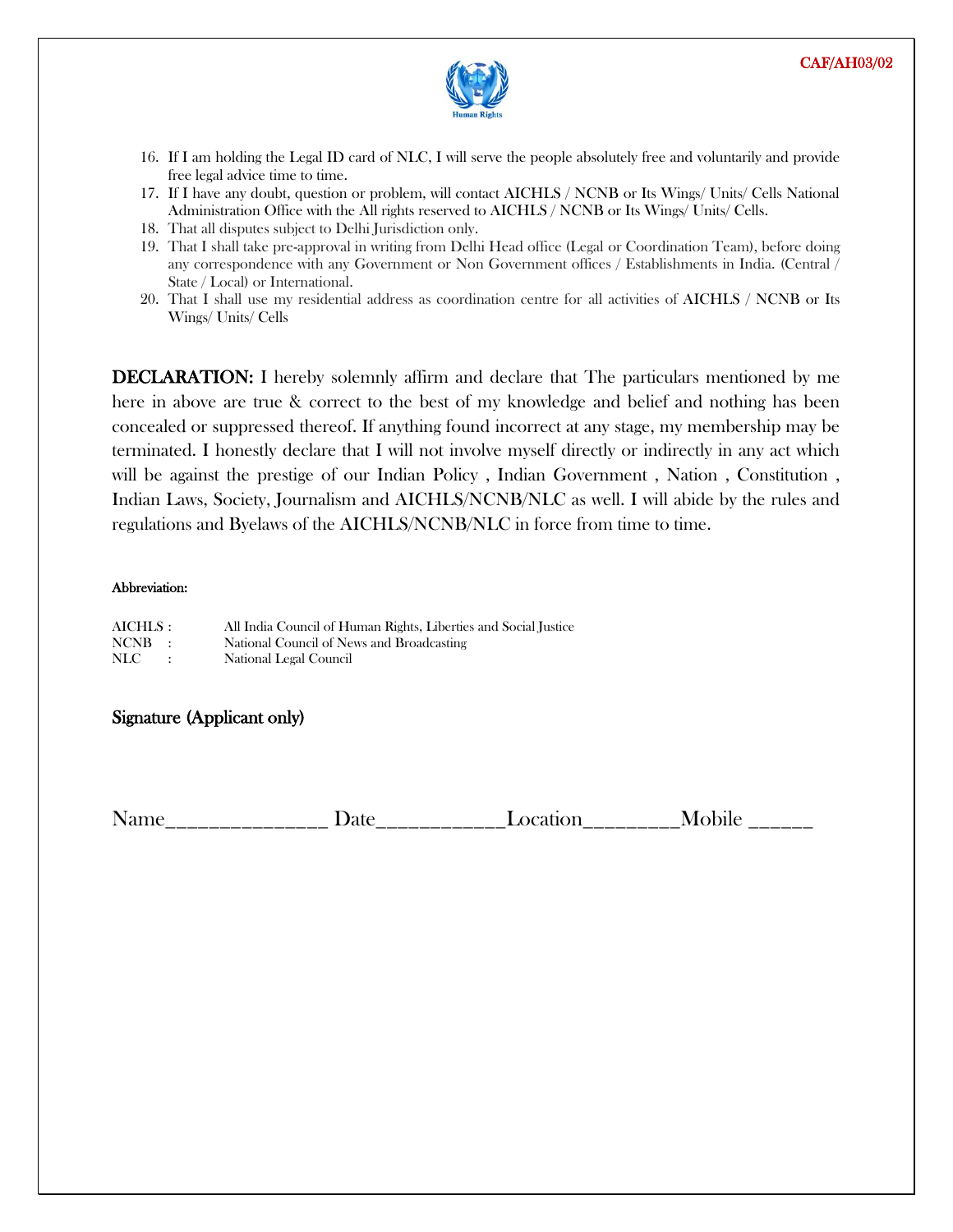

 $\overline{a}$ 

#### Documents & Administrative Charges - (YOU MAY APPLY FOR MULTIPLE MEMBERSHIPS)

| Particulars (Documentary & Administrative Charges)              | Amount<br>1 year | DD no. | <b>Bank Name</b> |
|-----------------------------------------------------------------|------------------|--------|------------------|
| All India Council Of Human Rights, Liberties & Social Justice   | Rs. 1,765/-      |        |                  |
| (All India Identity Card, Certificate, Car/ Bike Sticker)       |                  |        |                  |
| ALL INDIA PRESS CARD by National Council of News &              | Rs. 4,590/-      |        |                  |
| Broadcasting, (All India Press Representative Identity Card,    |                  |        |                  |
| Certificate, Car/ Bike Sticker)                                 |                  |        |                  |
| All India Anti Corruption Council (AIACC)                       | Rs. 2,063/-      |        |                  |
| (All India Identity Card, Certificate, Car/ Bike Sticker)       |                  |        |                  |
| An unit of AICHLS                                               |                  |        |                  |
| All India Consumer Protection Council (AICPC)                   | Rs. $2,164/-$    |        |                  |
| (All India Identity Card, Certificate, Car/ Bike Sticker)       |                  |        |                  |
| An unit of AICHLS                                               |                  |        |                  |
| National Legal Council (NLC)                                    | Rs. 4,090/-      |        |                  |
| (All India Legal Identity Card, Certificate, Car/ Bike Sticker) |                  |        |                  |
| An unit of AICHLS                                               |                  |        |                  |
| All India Bar Federation (AIBF)                                 | Rs. 4,165/-      |        |                  |
| (All India Identity Card, Certificate, Car/ Bike Sticker)       |                  |        |                  |
| An unit of AICHLS                                               |                  |        |                  |
| Asian Human Rights Council (AHRC)                               | Rs. 2,265/-      |        |                  |
| (Asian Identity Card, Certificate, Car/ Bike Sticker)           |                  |        |                  |
| An unit of AICHLS                                               |                  |        |                  |
| <b>International Human Rights Council (IHRC)</b>                | Rs. 3,164/-      |        |                  |
| (International Identity Card, Certificate, Car/ Bike Sticker)   |                  |        |                  |
| A unit of AICHLS                                                |                  |        |                  |
| All India Press Federation (AIBF)                               | Rs. 4,065/-      |        |                  |
| (An unit of National Council of News and Broadcasting)          |                  |        |                  |
| All India Council for Judicial Accountability & Reforms         | Rs. 2,065/-      |        |                  |
| (All India Identity Card, Certificate, Car/ Bike Sticker)       |                  |        |                  |
| An unit of AICHLS                                               |                  |        |                  |
| All India Council for Public Servant Accountability & Reforms   | Rs. 2,065/-      |        |                  |
| (All India Identity Card, Certificate, Car/ Bike Sticker)       |                  |        |                  |
| An unit of AICHLS                                               |                  |        |                  |
| All India Crime Reforms, Research & Investigation Council       | Rs. 2,065/-      |        |                  |
| (All India Identity Card, Certificate, Car/ Bike Sticker)       |                  |        |                  |
| An unit of AICHLS                                               |                  |        |                  |
| All India Council for Education Reforms, Research &             | Rs. 2,065/-      |        |                  |
| Development                                                     |                  |        |                  |
| (All India Identity Card, Certificate, Car/ Bike Sticker)       |                  |        |                  |
| An unit of AICHLS                                               |                  |        |                  |
| All India Council for Media Accountability & Reforms            | Rs. 5590/-       |        |                  |
| (All India Identity Card, Certificate, Car/ Bike Sticker)       |                  |        |                  |
| (An unit of National Council of News and Broadcasting)          |                  |        |                  |
|                                                                 |                  |        |                  |
|                                                                 |                  |        |                  |

 $\overline{a}$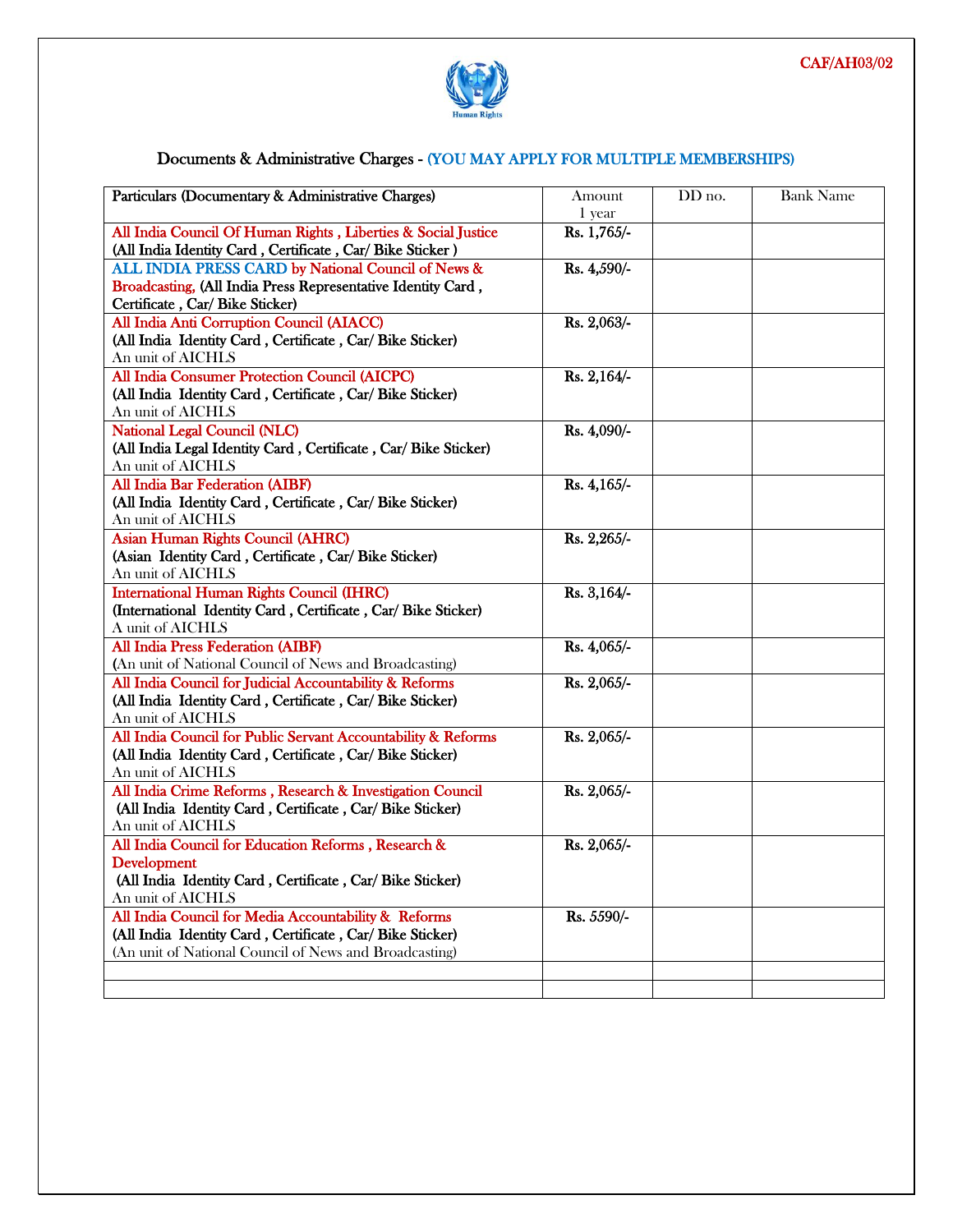#### CAF/AH03/02



l

| Particulars (Documentary & Administrative Charges)                                                                                                                                                                           | <b>Members</b> | <b>Non Members</b>                                                              |
|------------------------------------------------------------------------------------------------------------------------------------------------------------------------------------------------------------------------------|----------------|---------------------------------------------------------------------------------|
| <b>Post Graduate Diploma</b>                                                                                                                                                                                                 | Rs. 12,365/-   | Rs. 14,365/-                                                                    |
| Human Rights, Social Work<br>(Only for Members) as Honoris Causa<br>(By International Institute of Human Rights Studies) IIHRS)<br>(An Educational Wing of All India Council Of Human Rights,<br>Liberties & Social Justice) |                | No Written Examination<br><b>Assignment Basis</b><br>Duration: 12 Months        |
| <b>Diploma</b>                                                                                                                                                                                                               | Rs. 10,365/-   | Rs. 12,365/-                                                                    |
| Human Rights, Social Work<br>(Only for Members) as Honoris Causa<br>(By International Institute of Human Rights Studies) IIHRS)<br>(An Educational Wing of All India Council Of Human Rights,<br>Liberties & Social Justice) |                | No Written Examination<br><b>Assignment Basis</b><br>Duration: 12 Months        |
|                                                                                                                                                                                                                              |                |                                                                                 |
| <b>Post Graduate Diploma</b>                                                                                                                                                                                                 | Rs. 22,365/-   | Rs. 34,365/-                                                                    |
| Journalism & Mass Media<br>(Only for Members) as Honoris Causa<br>(By International Institute of Mass Media Studies) IIMMS)<br>(An Educational Wing of National Council of News and<br>Broadcasting)                         |                | No Written Examination<br><b>Assignment Basis</b><br>Duration: 12 Months        |
| <b>Diploma</b>                                                                                                                                                                                                               | Rs. 15,365/-   | Rs. 21,365/-                                                                    |
| Journalism & Mass Media<br>(Only for Members) as Honoris Causa<br>(By International Institute of Mass Media Studies) IIMMS)<br>(An Educational Wing of National Council of News and<br>Broadcasting)                         |                | <b>No Written Examination</b><br><b>Assignment Basis</b><br>Duration: 12 Months |